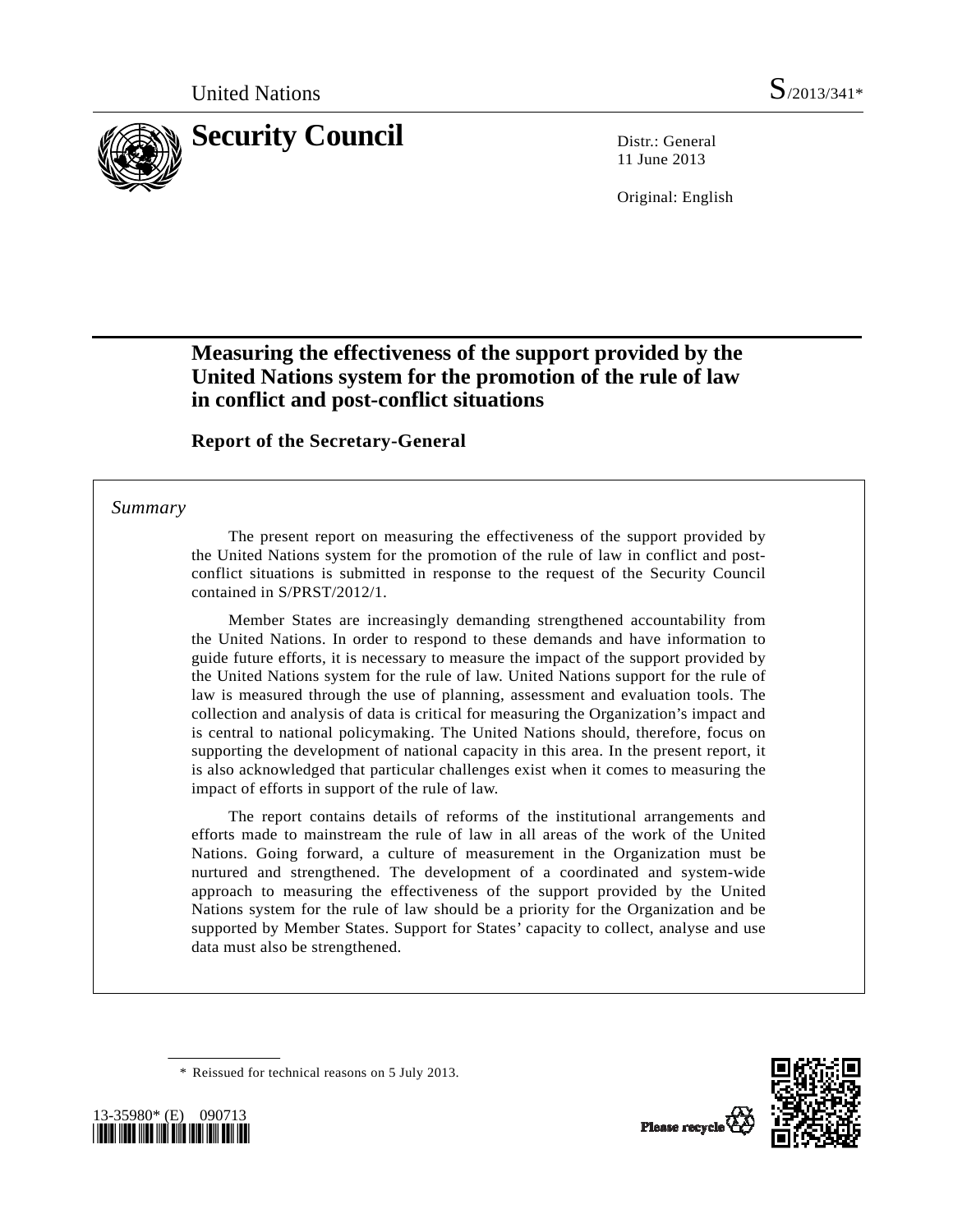### **I. Introduction**

1. In January 2012, the Security Council requested the Secretary-General to provide a report to consider the effectiveness of the support provided by the United Nations system for the promotion of the rule of law in conflict and post-conflict situations (S/PRST/2012/1). In January 2013, the Deputy Secretary-General provided the Council with an interim briefing on the issue.

2. The rule of law is central to many challenges facing the global community. Strong, inclusive and accountable institutions that apply the rule of law equitably are crucial for conflict prevention and peacebuilding. Addressing interconnected threats such as organized crime, trafficking, conflict and terrorism requires effective rule of law tools at the national, regional and global levels. States need support to strengthen national institutions and the rule of law so that they can adapt and respond to emerging threats and the changing demands and aspirations of their populations. Equally, given the transnational nature of many challenges, normative and operational tools at the regional and global levels are a crucial complement to the responses of nation States.

3. Member States are increasingly demanding strengthened accountability from the United Nations with regard to the impact of its operations. Such strengthened accountability is characterized by a greater focus on results, better evaluative reporting and the desire to establish value for the money invested through the United Nations system. It is necessary to consider the effectiveness of the support provided by the Organization to identify what is working and respond to the abovementioned demands. This will assist the Security Council in appropriately designing mandates and responding to future requests for assistance in strengthening the rule of law.

4. In order to consider the effectiveness of the United Nations in supporting the rule of law, the present report looks at ways to measure the Organization's impact. The Development Assistance Committee of the Organization for Economic Cooperation and Development defines "impact" as the positive and negative, primary and secondary long-term effects produced by a development intervention, directly or indirectly, intended or unintended. [1](#page-1-0) The present report examines the importance and the challenges of measuring the impact of the rule of law activities of the United Nations system and outlines the planning, assessment and evaluation tools available to the system.

5. The report contains an update on initiatives to mainstream the rule of law throughout the United Nations and the institutional reform aimed at increasing the effectiveness of the Organization's work. It also contains recommendations for ways to improve the capacity of the United Nations to measure the impact of its engagement, with a view to facilitating the work of the Security Council.

<span id="page-1-0"></span>**\_\_\_\_\_\_\_\_\_\_\_\_\_\_\_\_\_\_** 

<sup>1</sup> *Glossary of Key Terms in Evaluation and Results Based Management* (Paris, Organization for Economic Cooperation and Development, 2010).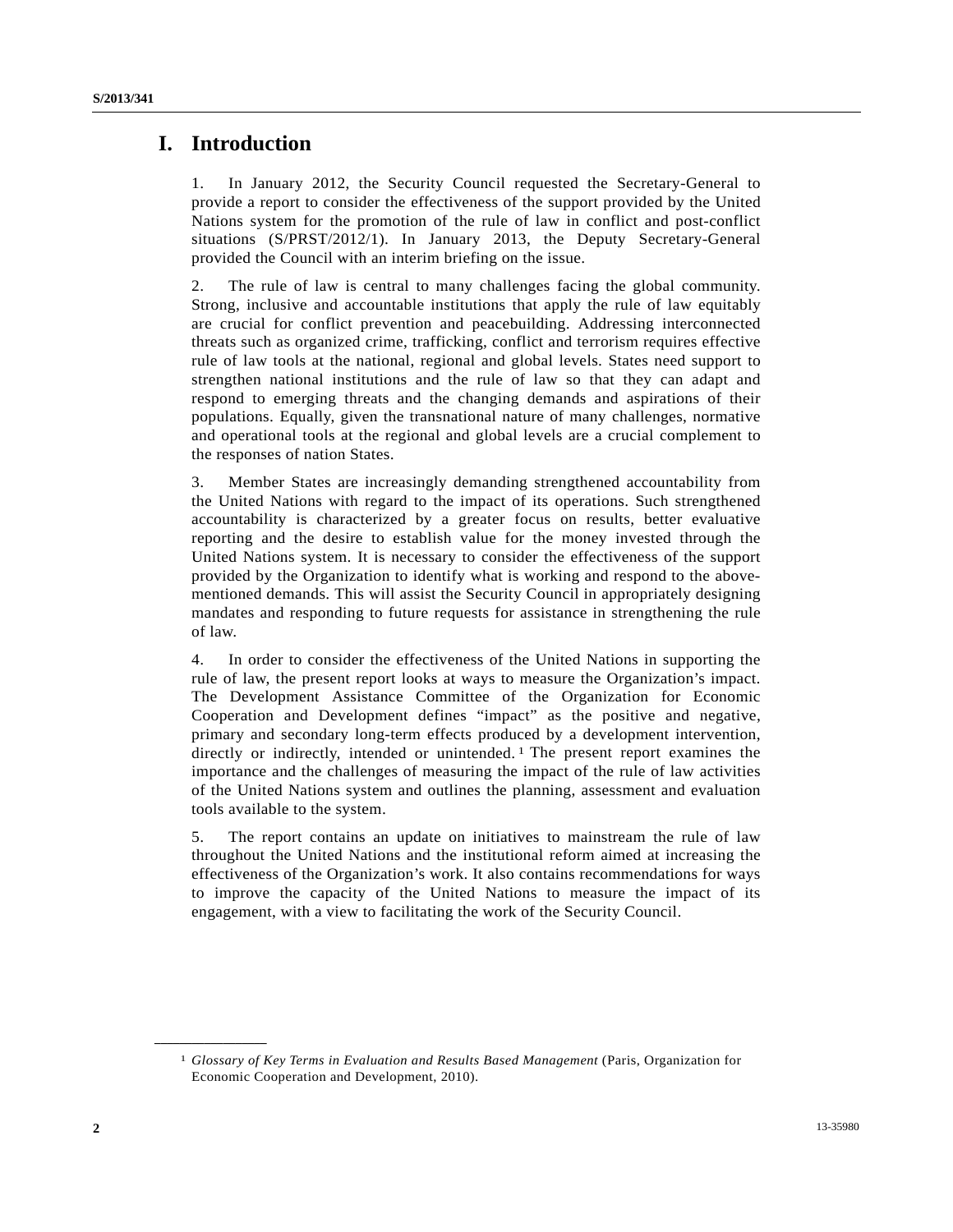# **II. Declaration of the High-level Meeting of the General Assembly on the Rule of Law at the National and International Levels**

6. The high-level meeting of the General Assembly on the rule of law at the national and international levels was held in New York on 24 September 2012. It was attended by more than 65 presidents and ministers of Government and was the first plenary meeting of the Assembly dedicated entirely to the rule of law. In the Declaration of the High-level Meeting of the General Assembly on the Rule of Law at the National and International Levels (see Assembly resolution 67/1), 193 Member States unanimously reaffirmed their commitment to the rule of law and its fundamental importance for political dialogue and cooperation among States. They also set the parameters for the activities of the United Nations in support of the rule of law, recognizing that all persons, institutions and entities, public and private, including the State itself, are accountable to just, fair and equitable laws and are entitled without any discrimination to equal protection of the law.

7. Also in the Declaration, States recognized the positive contributions of the Security Council to the rule of law. They emphasized the importance of the rule of law as one of the key elements of conflict prevention, peacekeeping, conflict resolution and peacebuilding, and stressed that justice, including transitional justice, was a fundamental building block of sustainable peace in countries in conflict and post-conflict situations. Delivering justice and security in respect of the rule of law mitigates conflict, helps reduce the risk of relapse into further conflict and creates the conditions conducive to sustainable development.

### **III. Mainstreaming the rule of law**

8. In the Declaration, States acknowledged that the rule of law was of fundamental importance for the further development of the three main pillars upon which the United Nations was built: international peace and security, human rights and development. They specifically highlighted the interrelationship between the rule of law and development, calling for the rule of law to be considered in the post-2015 development agenda.

9. Furthermore, States recognized that the rule of law applied to all States equally, and to international organizations, including the United Nations, and that respect for and promotion of the rule of law and justice should guide all of their activities and accord predictability and legitimacy to their actions.

10. Pursuant to the Declaration, the Secretary-General has made it a priority to mainstream the rule of law in the work of the United Nations. Through the United Nations System Chief Executives Board for Coordination, he is engaging the whole United Nations system so that it can deliver more effectively by systematically considering the rule of law in its support to Member States in the areas of peace and security, development and human rights.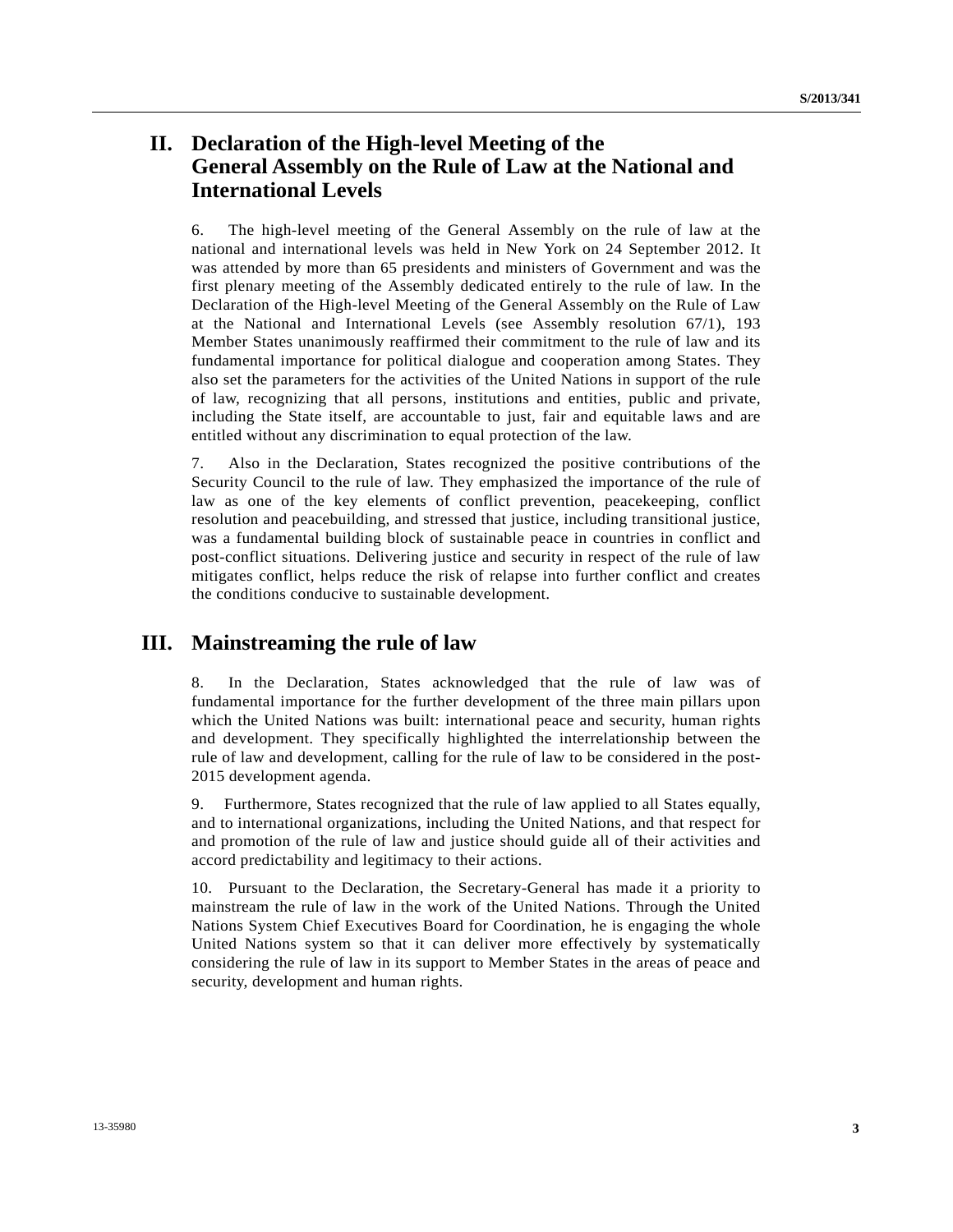## **IV. Reforming rule of law institutional arrangements**

11. The Security Council has embraced the notion that establishing and improving the rule of law in conflict and post-conflict situations is an integral part of the mandates it creates. The mandated tasks are wide ranging and include the drafting of constitutions and legislative reform, the strengthening of institutions, including in the areas of policing, justice and corrections, and the provision of support to transitional justice processes. There are currently 19 United Nations field missions with components related to the rule of law.

12. Given that the tasks are so broad, there has been a growing need to ensure a coordinated and strategic approach to the work of the United Nations. In the past, however, institutional arrangements have not allowed the Organization to deliver as effectively, predictably or accountably as it might have. In the report of the Secretary-General on peacebuilding in the immediate aftermath of conflict (A/63/881-S/2009/304), these weaknesses were highlighted and several processes to address them were set in motion. The steering committee on civilian capacity in the aftermath of conflict agreed, in June 2012, that a global focal point for the police, justice and corrections areas in the rule of law in post-conflict and other crisis situations should be created. The decision was supported by the Rule of Law Coordination and Resource Group, which undertook an internal assessment of the implementation of existing operational arrangements. The Group concluded that the system needed to be simplified and updated to reflect new realities and actors in the area of the rule of law.

13. In response, in September 2012 the Secretary-General provided a new direction for the collective efforts of the United Nations system by considering both the conclusions of the internal review and the recommendations of the steering committee.

14. He created a new three-tier system to strengthen the Organization's ability to deliver activities related to the rule of law at the field level, at the Headquarters (operational support) level and at the strategic level. At the field level, the power of United Nations field leadership has been enhanced. Leaders in the field are now responsible and accountable for guiding and overseeing United Nations rule of law strategies, resolving political obstacles and coordinating United Nations country support on the rule of law. While responsibility for programme implementation is left firmly in the hands of the different United Nations entities, however, in order to maximize the benefits arising from their comparative advantage, these entities are also required to cooperate with senior field leadership.

15. At the Headquarters level, the Secretary-General designated the Department of Peacekeeping Operations and the United Nations Development Programme (UNDP) as the joint global focal point for the police, justice and corrections areas in the rule of law in post-conflict and other crisis situations. In this capacity, the Department and UNDP will support field leaders in carrying out their new responsibilities, which now include linking up with all relevant United Nations entities in order to provide coordinated support to the field. The global focal point maintains a fielddriven focus on improving United Nations support in post-conflict and other crisis situations. Working collaboratively, from the early planning phase onwards, will help leverage resources, draw on external assets and avoid duplication of efforts.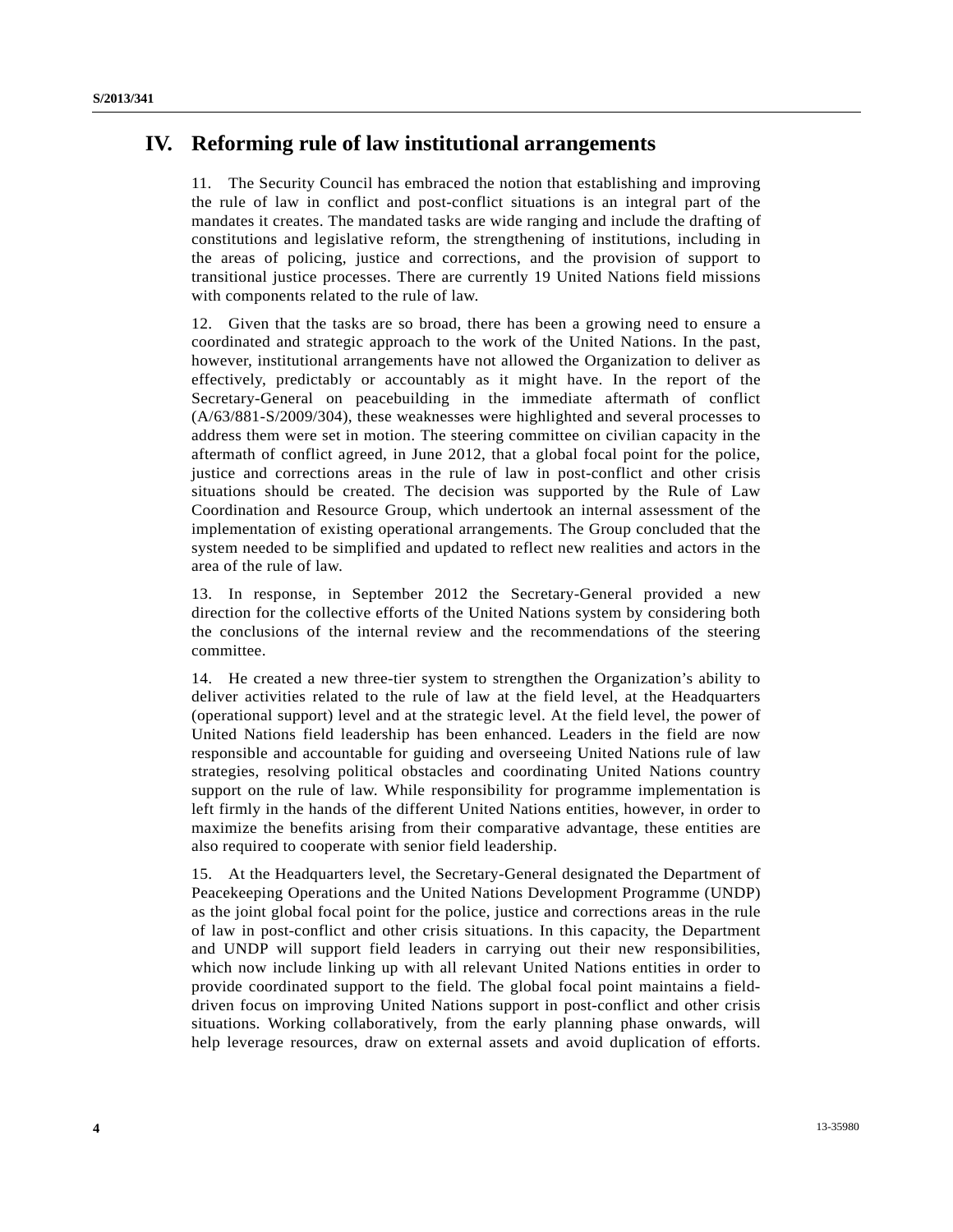The global focal point will respond to requests from the field and provide a full spectrum of support, from assessments to planning, funding and partnerships.

16. Since UNDP and the Department of Peacekeeping Operations were officially designated to act as global focal point, they have, in that capacity, undertaken joint assessment and planning missions to Somalia, Haiti, Libya and Afghanistan. A global focal point team has also travelled to Nairobi, to assist the United Nations presence in Somalia by providing support for the development of the United Nations rule of law strategy for that country as part of the ongoing strategic review and technical assessment mission on Somalia led by the Department of Political Affairs. This work was followed by joint engagement in the mission planning process. In April 2013, a joint global focal point team consisting of representatives of the Department of Peacekeeping Operations, UNDP and the Office of the United Nations High Commissioner for Human Rights (OHCHR) undertook a mission to Haiti to provide support for the development of a United Nations guidance document on the rule of law and draft the global focal point country support plan. The global focal point team is finalizing country support plans to address requests received by the United Nations family in Liberia, Côte d'Ivoire, Haiti and Libya. At the request of the United Nations Mission in Liberia, the United Nations Operation in Côte d'Ivoire, the United Nations Organization Stabilization Mission in the Democratic Republic of the Congo (MONUSCO) and UNDP offices, the global focal point has facilitated the deployment of specialized expertise in areas such as judicial inspection and community policing. The global focal point will benefit from the contributions of Member States in the form of experts, support from think tanks and other academic institutions and from close cooperation with other multilateral actors such as the World Bank and the European Union.

17. At the strategic level, the Rule of Law Coordination and Resource Group, which is chaired by the Deputy Secretary-General, has been given the overall leadership role for the rule of law. It will ensure that the United Nations is able to foresee new opportunities, address new challenges and develop linkages with a broad range of stakeholders. The revised terms of reference of the Group take into account the emergence of new realities and actors in the field of the rule of law, a more strategic approach to policy and external relations and a flexible approach to coordination.

18. Early in 2013, the executive heads of the entities that comprise the Group met to articulate a vision and priorities for the Group that will be developed into a United Nations strategy on the rule of law. The fact that the World Bank has joined the Group reflects a broadening of the scope of cooperation in a number of key areas. Membership will be expanded further to include other members of the United Nations family with a rule of law mandate. The Group will also develop closer linkages with other key rule of law actors, including regional organizations. It will ensure greater engagement with Member States on the work of the United Nations system on the rule of law and continue to enhance policy coherence within the system.

19. With strengthened leadership and new institutional arrangements in place, the Organization is better placed to address the challenges faced in strengthening the rule of law.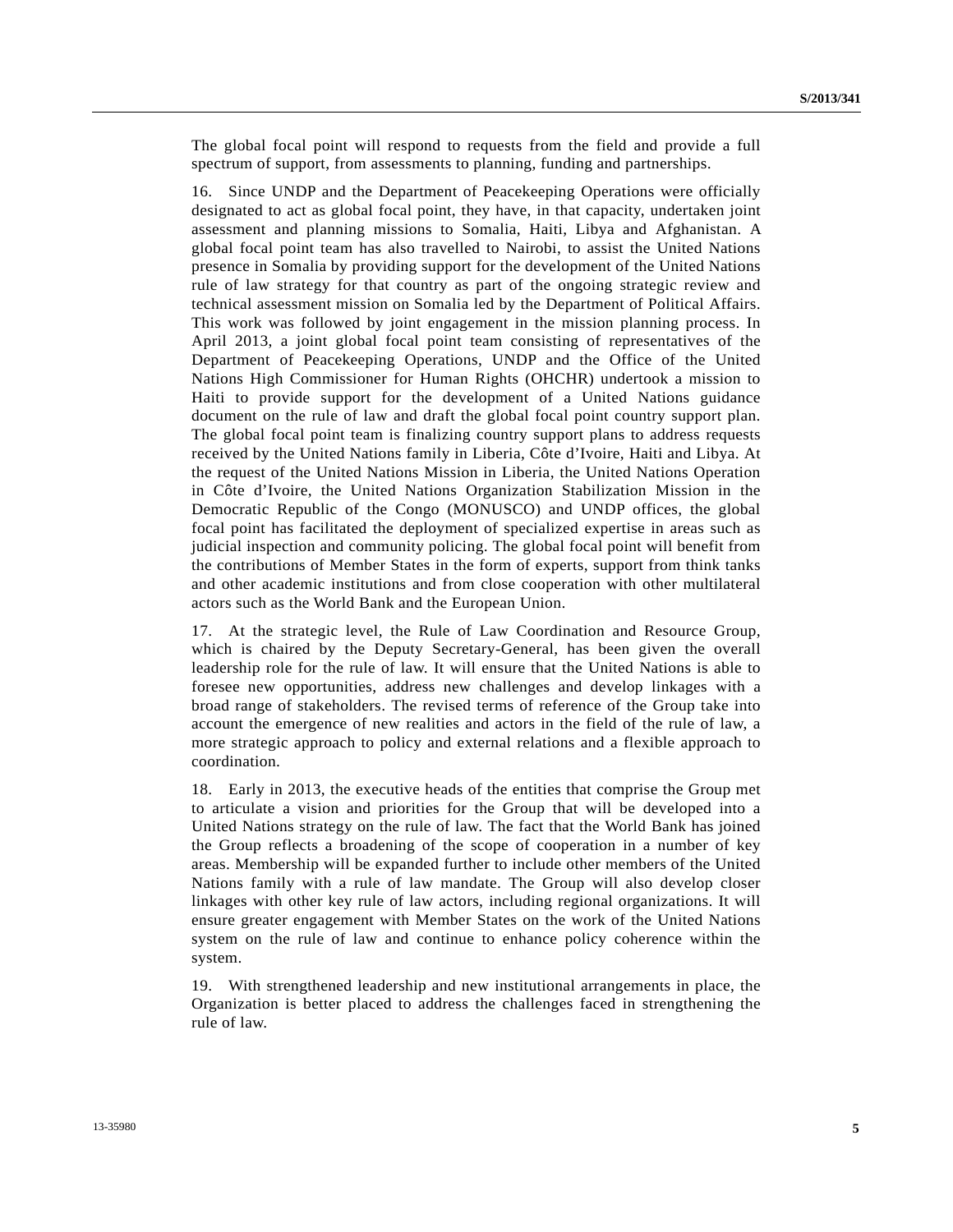# **V. Current methodologies in designing activities in support of the rule of law**

20. The work done by the United Nations on the rule of law in country settings is based on mapping, assessment and planning exercises. Detailed country assessments across all sectors before and after the deployment of a United Nations mission provide valuable data to structure mission templates, meet the challenges of a specific country and ensure that the support provided is in alignment with priority needs. The United Nations has developed tools to translate Security Council mandates into planning processes. The United Nations integrated mission planning process guidelines are designed to provide coherence to all entities of the United Nations system operating in the same country. At the field level, an integrated strategic framework is used to plan and coordinate the work of the mission and the country team.

21. Other tools are used in the design of support efforts. United Nations peacekeeping mission benchmarks have been requested by the Security Council to provide on-the-ground information and knowledge of trends that can inform United Nations strategic planning and peacebuilding activities. Although focused more on monitoring conditions in the host country than on measuring the attributed impact of the presence of the United Nations system, mission benchmarks provide peacekeeping operations with information that is useful in guiding mission development.

22. Sector-wide rule of law assessments provide information for these broader planning processes and benchmarking. It is important that these assessments be conducted jointly by United Nations entities, using an interdisciplinary approach. Country-level rule of law assessments must take into consideration rule of law needs and improve the effectiveness of United Nations activities by aligning priority needs with the support provided by the United Nations.

23. In Timor-Leste, a country-level, sector-wide assessment of the justice sector supported by the United Nations Integrated Mission in Timor-Leste was carried out in 2009. The assessment, which was carried out following the adoption of Security Council resolution 1867 (2009), sought to determine the extent to which the country's overall justice system met the needs of Timor-Leste and its people, as well as to identify accomplishments and challenges to date. The need to strengthen justice-sector institutions was one of the main topics covered in the report resulting from the assessment, which also provided 144 specific recommendations in 13 thematic areas and constituted an important planning tool. The results of the assessment helped inform the development of the national justice-sector strategic plan that was finalized in 2010.

24. Thematic assessments can complement country-level, sector-wide assessments. An example is the mapping exercise conducted by the United Nations Entity for Gender Equality and the Empowerment of Women (UN-Women) to measure the extent to which women's empowerment and gender equality is considered in the work of the United Nations on access to justice. The study, which was completed in April 2013, mapped out the range of rule of law activities undertaken at Headquarters and in more than 30 conflict-affected countries by the nine members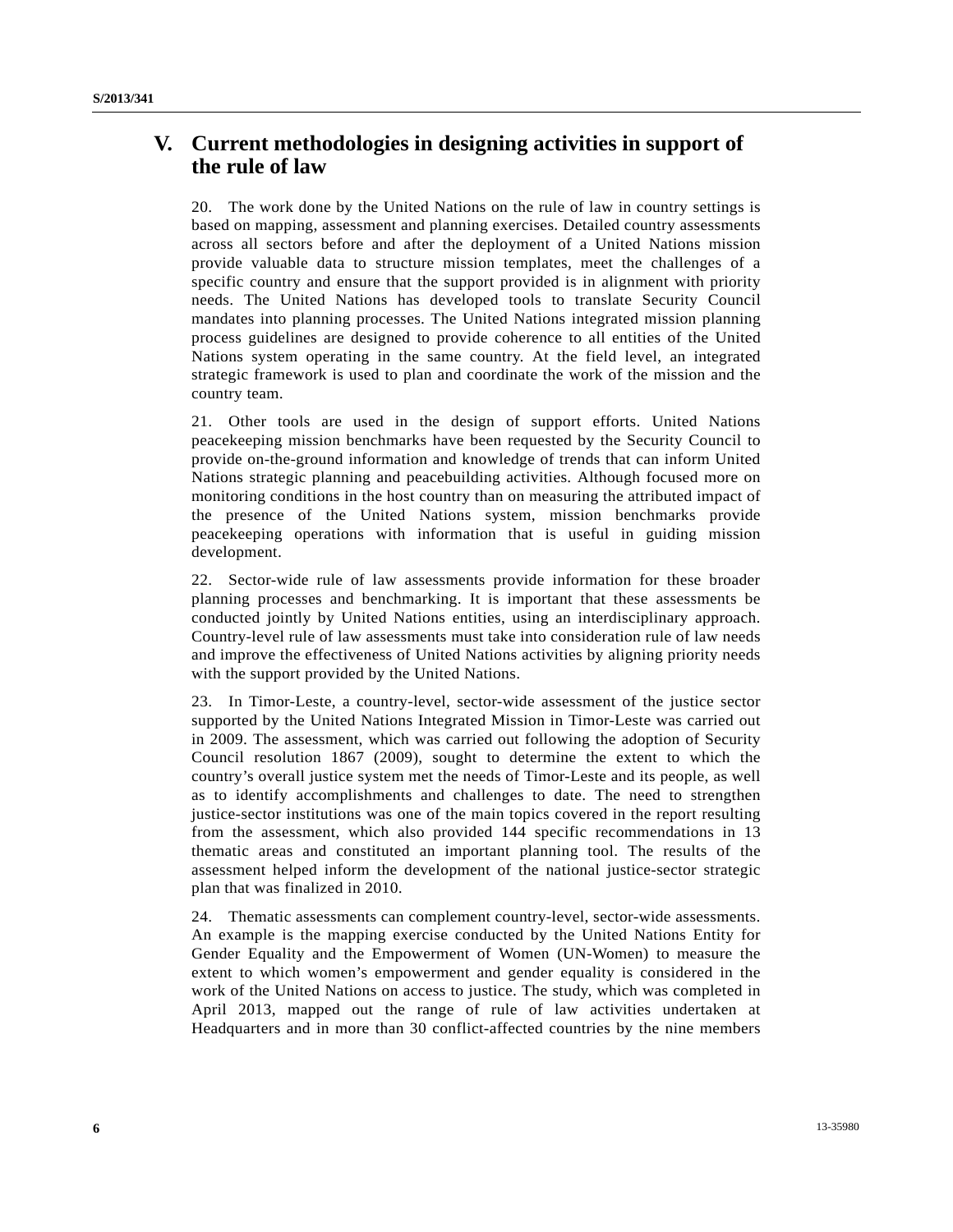of the Rule of Law Coordination and Resource Group.[2](#page-6-0) It presented data that will be critical to calibrating the support provided by the United Nations in the area of the rule of law.

25. The study found that the most common areas of engagement related to the rule of law were legislative reform, promoting awareness of legal rights and protection and building the capacity of or training key justice-sector actors such as judicial officials, law enforcement officers and corrections officers. Although the primary focus in post-conflict situations is often on State institutions, the report arising from the study found that the non-State sector offered important practical and strategic opportunities for making meaningful change in terms of women's access to justice in the aftermath of conflict. Thus, innovative programmes are being developed to train paralegals and assist civil society groups who support victims of sexual and gender-based violence. The report also highlighted the need for senior United Nations representatives in the field to prioritize the issue of women's access to justice. These findings will be reflected in future programming cycles.

26. The most commonly referenced sources of authority for interventions were the resolutions of the Security Council on women and peace and security, in particular resolution 1325 (2000). This highlights the extent to which these resolutions have permeated programming realities.

27. Targeted rule of law assessments can also shape programming and the setting of priorities. For example, the surveys on the public's perception of justice and security that were conducted in three refugee camps in Thailand in 2006 revealed the extent to which refugees were concerned about justice and security and a low level of confidence in informal justice venues. The surveys also revealed that refugees wanted better access to the formal criminal courts of Thailand. This data led to the adoption of memorandums of understanding between the Office of the United Nations High Commissioner for Refugees (UNHCR) and the Government of Thailand that led to a shift from programming to support-enhanced access to justice for refugees from Myanmar.

28. The examples mentioned above demonstrate how useful assessments can be to ensure that resources are directed at areas of greatest need. Currently, however, assessments are largely conducted on an ad hoc basis and are seldom comprehensive or multidisciplinary. Greater efforts should be made to improve the quality of the Organization's assessments and to use the assessments strategically to increase the effectiveness of the United Nations in supporting the rule of law.

# **VI. Data collection and measurement**

29. Initial assessments define priority areas and establish baseline data against which subsequently acquired data can be compared. The absence of baseline data

<span id="page-6-0"></span>**\_\_\_\_\_\_\_\_\_\_\_\_\_\_\_\_\_\_** 

<sup>2</sup> The nine original members of the Rule of Law Coordination and Resource Group are: the Department of Peacekeeping Operations, the Department of Political Affairs, the Office of Legal Affairs, the United Nations Development Programme, the Office of the United Nations High Commissioner for Human Rights, the United Nations Office on Drugs and Crime, the Office of the United Nations High Commissioner for Refugees, the United Nations Children's Fund and the United Nations Entity for Gender Equality and the Empowerment of Women.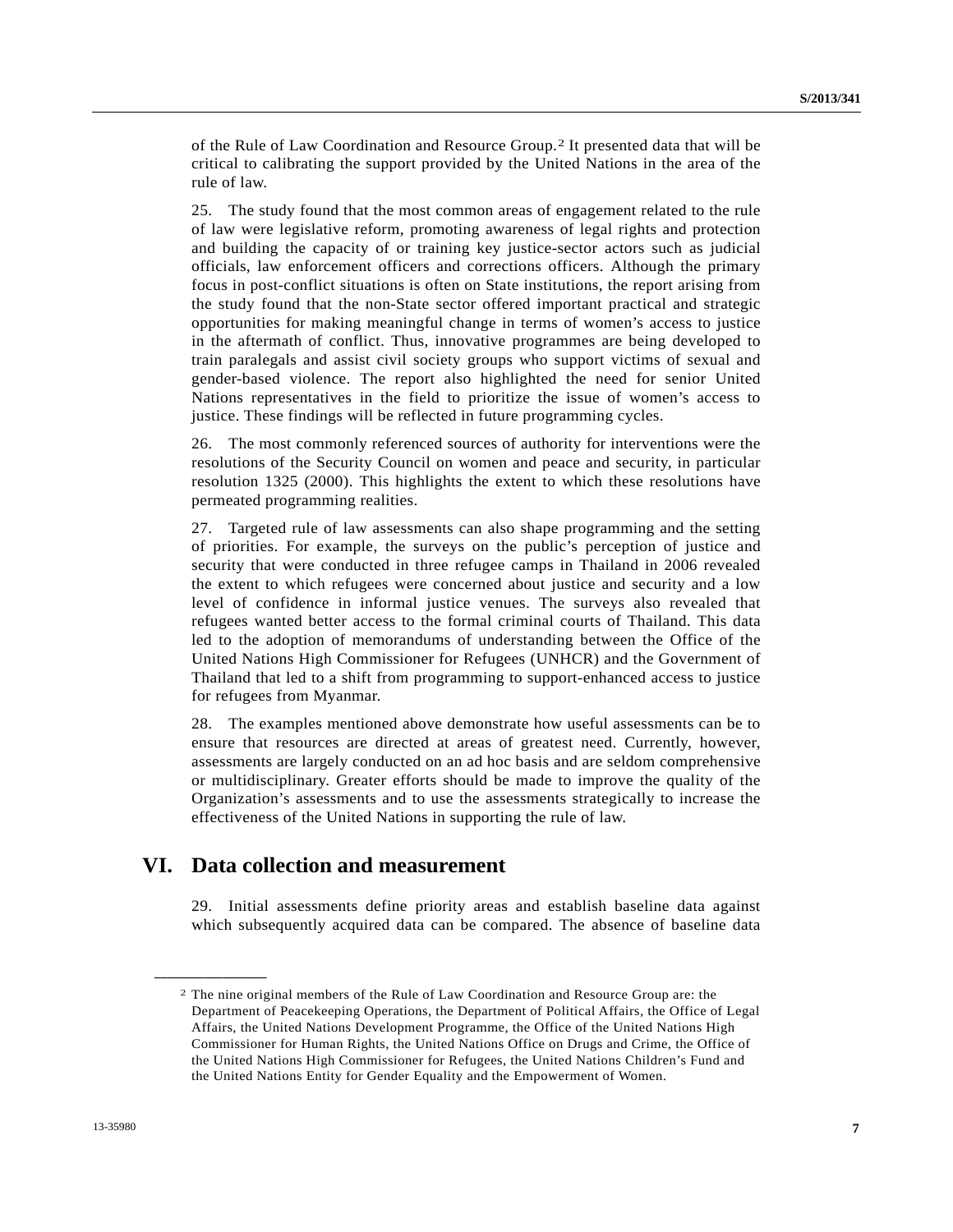makes it difficult to objectively measure progress and introduces the risk of setting objectives that are either too ambitious or too vague.

30. Data collection, including through follow-up assessments, is essential for measuring the Organization's impact and adjusting programme priorities and focus where needed. Data may be both qualitative and quantitative and may be collected by counting project or programme-based outputs, such as the number of prosecutions supported or courthouses built; carrying out surveys of perceptions and interviews to find out, for example, how much trust people have in the criminal justice system; collecting statistics at the national level, for example on reported incidents of violence; and undertaking observations of court trials, for example. Such data is used to measure whether the predefined objectives of United Nations projects and programmes have been met or need revising.

31. In the State of Palestine, UNDP, in collaboration with the Palestinian Central Bureau of Statistics, commissioned a public perception survey that demonstrated that investments in justice and security institutions were having an impact, as they were leading to high levels of trust in the police and the courts. The results of the survey showed that 91.7 per cent of Palestinians surveyed chose to call the police when they felt in danger and that 71 per cent considered the courts to be the only legitimate institutions through which to resolve disputes.

32. In Sierra Leone, the widespread prevalence of sexual and gender-based violence presents a serious challenge to women's rights and peace consolidation. The significant delays in prosecutions, which are caused by logistical and capacity constraints, have caused a backlog of approximately 700 cases involving sexual and gender-based violence and made survivors of such violence reluctant to engage in the formal justice system. National authorities, with support from UNDP, have been able to reduce the delays by holding "Saturday courts", whereby members of the judiciary in places such as Freetown and Makeni have been provided logistical support to hold court hearings on Saturdays in order to clear the backlog of cases. In addition, training has been provided to more than 250 police officers, to enable them to investigate gender-based crimes more effectively and thus support the prosecution process. Since the programme's inception in February 2011, more than 700 cases have been heard through the Saturday courts and 178 convictions have been handed down for crimes involving sexual and gender-based violence. The support provided has also encouraged witnesses to come forward to testify in court.

33. In November 2012, the United Nations Office on Drugs and Crime (UNODC) conducted a large-scale population survey on the extent of bribery and four sectorspecific surveys on the integrity of public officials in Afghanistan. The results of the first survey indicated that, in 2012, 50 per cent of Afghan citizens paid a bribe when requesting a public service. On average, officials from key rule of law institutions received the highest bribes. There was also evidence that low-level corruption had become increasingly normal: 68 per cent of citizens interviewed in 2012 said it was acceptable for a civil servant to supplement a low salary by accepting small bribes, up from 42 per cent in 2009. The result of this normalization is that many Afghans cannot gain access to the justice system. The findings will be used to shape anti-corruption programming efforts in partnership with the Government of Afghanistan.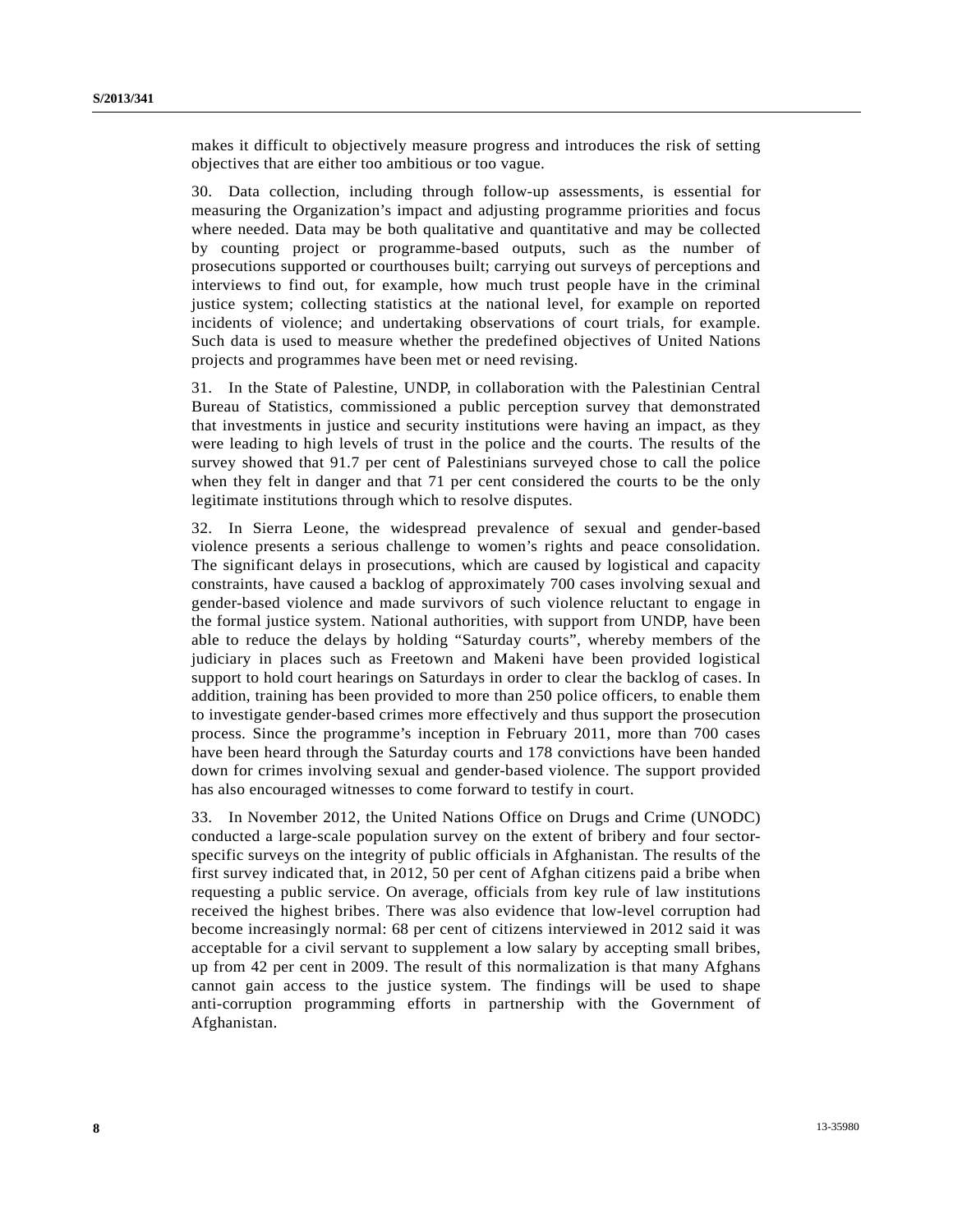### **A. Importance of national data collection and measurement**

34. The United Nations requires high-quality qualitative and quantitative data in order to measure the impact of the support it provides through its projects and programmes. The collection of national data on the rule of law, however, is also critical for Member States. National data collection and analysis is essential for assessing how the rule of law is functioning and, therefore, for developing national policy and governance processes. Data allows for a more accurate assessment of the situation, better prepares the relevant authorities to mitigate risk and assists Governments in achieving national goals. Evidence based on national data supports resource mobilization and optimization efforts, both at the national and international levels. Increasingly, Member States have been taking steps to gather data for evidence-based policy and planning.

35. The United Nations can support national efforts to gather data, including by using metric tools; carrying out audits of the justice system's infrastructure; collecting statistics on the criminal justice sector; tracking cases on the docket and assessing record management systems; and carrying out interviews and surveys of perceptions.

36. In Iraq, UNDP, UN-Women and the United Nations Assistance Mission for Iraq are working to build the capacity of the Family Protection Units of the Ministry of the Interior, which were established to address sexual and gender-based violence. The Units have established a database on gender-based violence to track incidences and analyse prevalence and trends. The database will be used to inform policymakers and for the implementation of the national strategy to eliminate violence against women that was recently endorsed by the Council of Ministers.

37. At a recent workshop on rule of law indicators held in Haiti, more than 80 participants from the justice sector, oversight bodies and civil society discussed rule of law reform priorities identified on the basis of the data collected and measured by the indicators. In Liberia, indicators helped to identify an increase in reporting to the police and a marked improvement in victims' perception of police services compared with the first data collection exercise, which had been carried out in 2009. Despite this progress, the indicators also highlighted the perception of corruption and of insufficient accountability in the police system as areas that required policy attention. Such information assists national authorities in identifying priority areas for further work and ways to build on successes.

38. The collection of data is also critical for transparency and good governance. An informed public that has access to data on the rule of law is able to hold the Government accountable. Data provides the evidence needed to demonstrate strong accountability to parliament, civil society and donors. It can also serve to provide incentives in terms of improving performance. Moreover, it allows for informed decision-making and strengthens local ownership of the rule of law.

39. The United Nations Rule of Law Indicators project, developed by the Department of Peacekeeping Operations and OHCHR with input from United Nations partners, including the Word Bank, is a non-ranking instrument that can be used by Governments to obtain detailed information on law enforcement agencies, the justice system and the prison system in their own countries. It assists them in measuring the transformation of these institutions over time and monitoring country-level change, thereby supporting national authorities in their rule of law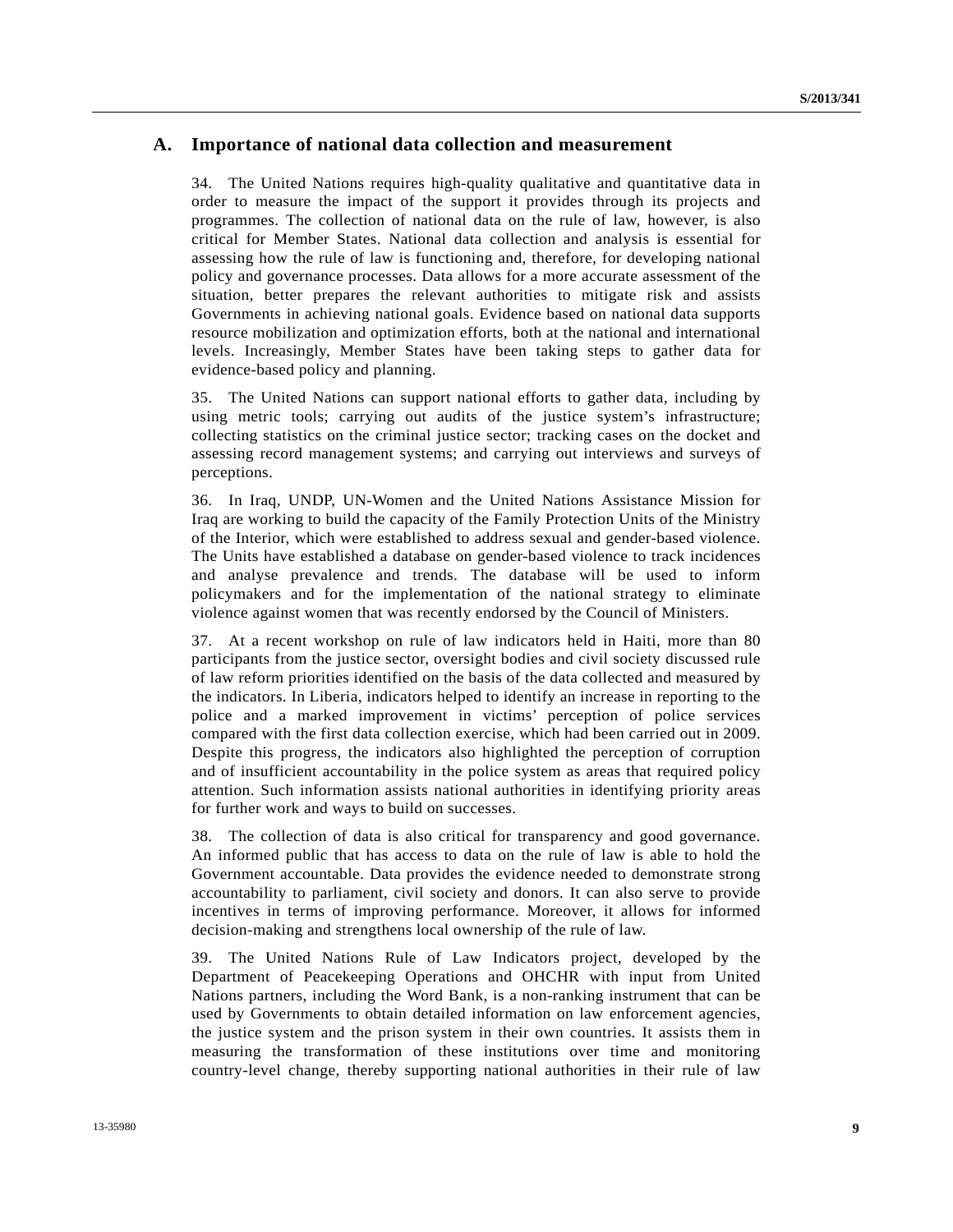reform efforts. Currently in use in Haiti, Liberia and South Sudan, the project comprises 135 indicators that Governments can use to assess the progress made by the police, the judiciary and the prison system in four main areas: performance; integrity, transparency and accountability; the treatment of marginalized groups; and capacity.

40. The effective collection of data on the rule of law is critical to national efforts to strengthen that area. The United Nations should, therefore, focus on supporting national partners in this endeavour.

### **B. Measurement tools**

41. While national data collection efforts continue to improve, measurement of the impact of the support provided by the United Nations is also being supplemented by specialized tools that provide information on the rule of law.

42. Tools such as the Rule of Law Index of the World Justice Project and the Worldwide Governance Indicators developed by the World Bank use indices that aggregate multiple measures into "baskets" of indicators that seek to capture the multidimensional aspects of the rule of law in different countries. Both Member States and the United Nations can use such tools to gain a better understanding of the rule of law.

43. The United Nations has provided support for a number of specialized tools that seek to inform both Member States and the United Nations on issues related to the rule of law. For example, through the United Nations surveys of crime trends and the operations of criminal justice systems, UNODC collects data on the incidence of reported crime and the operations of criminal justice systems with a view to improving the analysis and dissemination of that information globally. The survey results provide an overview of trends and interrelationships among various parts of the criminal justice system to promote informed decision-making in administration, at the national and international levels.

44. In late 2011, the National Institute of Statistics and Geography of Mexico and UNODC inaugurated a centre to assist in the collection of data on public security and justice in Mexico and the region. The Centre of Excellence for Crime Statistics on Governance, Victims of Crime, Public Security and Justice now works to develop field surveys and share knowledge in the area of crime statistics. The Centre is also working to upgrade the methods used to generate statistics and to provide policymakers in the region with tools to address challenges relating to public security and justice. This benefits not only Mexico, but also other countries in Central America and the Caribbean. The Centre is part of a network of centres that collect and analyse data on justice and security in Central America, thereby contributing to the availability of local and regional data on the rule of law and identifying priorities in the area.

45. Since 2007, the United Nations Children's Fund (UNICEF) and UNODC have collaborated with States to develop data systems on juvenile justice based on the *Manual for the Measurement of Juvenile Justice Indicators*. In the Manual, a standard set of 15 indicators for measuring the extent of reform in juvenile justice are identified. Training sessions have been conducted with governmental and non-governmental organizations from Armenia, Azerbaijan, Benin, Bulgaria,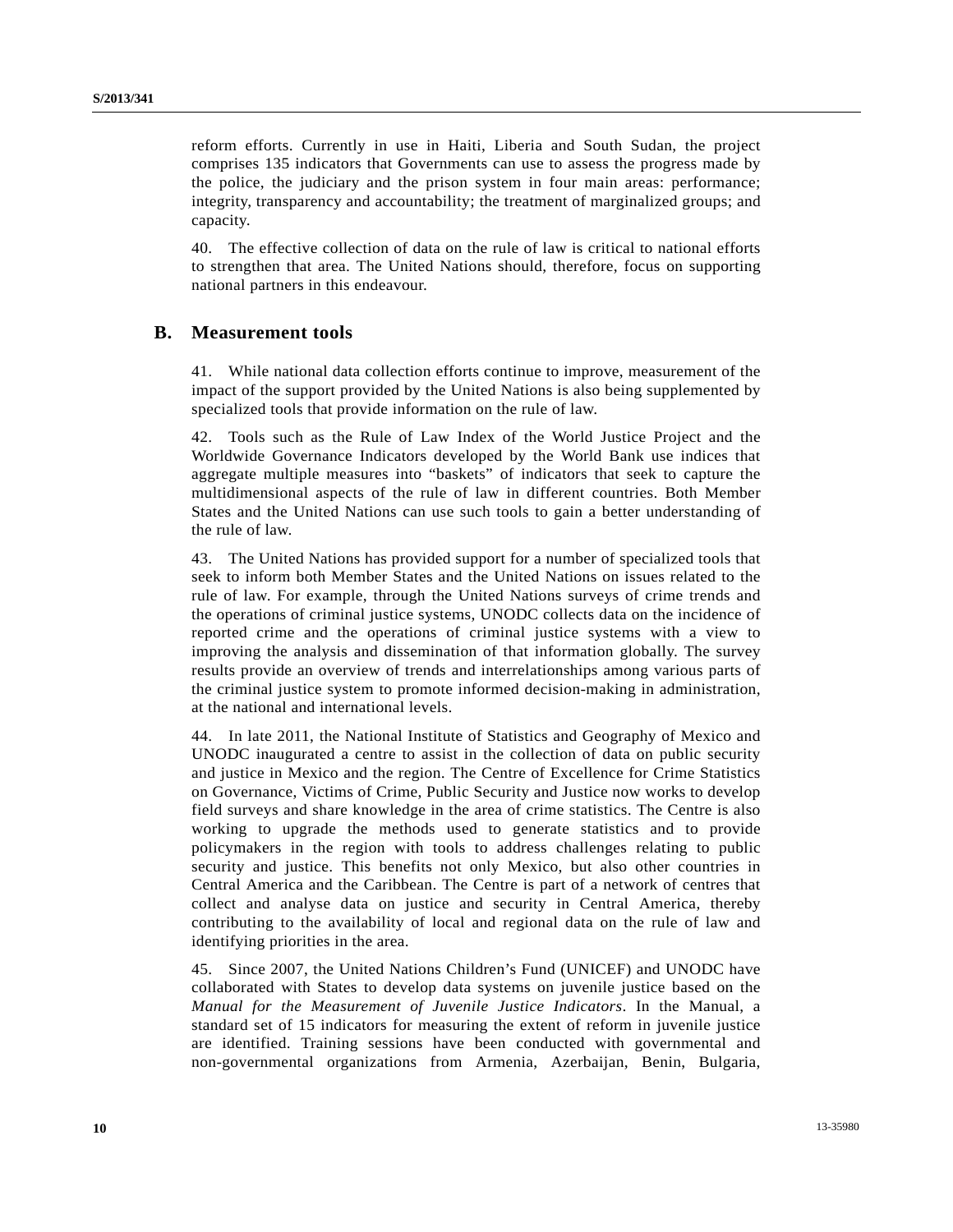Burkina Faso, Côte d'Ivoire, Georgia, the Republic of Moldova, Togo and Ukraine; 243 participants from 35 countries have been trained. The indicators were used in Guinea-Bissau to establish the baseline for juvenile justice reform and in the Syrian Arab Republic to develop a unified database on juvenile justice.

46. The human rights indicators of OHCHR are designed to evaluate the extent to which human rights, including rule of law initiatives and goals, have been realized at the national and global levels. They are a combination of structural, process and outcome indicators that measure the degree of acceptance of and intent and commitment to protecting and fulfilling a given human right. The indicators that are most pertinent to the rule of law are: reported cases of miscarriage of justice, proportion of victims who receive timely compensation, percentage of crimes reported to the police and homicide rates.

#### **C. United Nations evaluation**

47. In order to effectively use data to measure the impact of the work of the United Nations, an evaluation system is critical. Over the past decade the United Nations system has established a framework to support and encourage the Organization's evaluation efforts.

48. Results-based management, an important element of the United Nations framework for evaluating effectiveness and improving coherence and accountability, has been part of the United Nations reform agenda for more than a decade. In results-based management, as well as in results-based budgeting, resource justification is provided for a set of expected results and performance in terms of achieving results is measured by objective performance indicators.

49. Such an approach fosters a culture of monitoring and evaluation that is gradually becoming adopted by most entities in the United Nations system. For example, the results-based management framework of UNHCR includes indicators such as the extent to which the law is consistent with international standards on the prevention of statelessness and the extent to which people known to be survivors of sexual and gender-based violence receive support. Targets for the indicators are updated regularly. This framework enables UNHCR to monitor progress, illustrate impact and advance efforts to address the needs of refugees and others of concern by defining a common set of priorities as a blueprint for global operations.

50. At the country level, the United Nations Development Assistance Framework is another tool that allows the Organization to enhance its focus on results. The Framework promotes the development of common objectives, reflects the contribution and funding of each agency to these common objectives and includes a results framework.

51. Results-based management, results-based budgeting and the United Nations Development Assistance Framework rely on sound evaluation methodologies for their success. A number of different methodologies have been developed in this respect. Regulations governing the evaluation of United Nations activities were promulgated in 2000 (ST/SGB/2000/8). These regulations, which are currently being updated, reflect the guidelines established by the General Assembly governing the planning, programming, monitoring and evaluation of all activities undertaken by the United Nations, irrespective of their source of financing. The regulations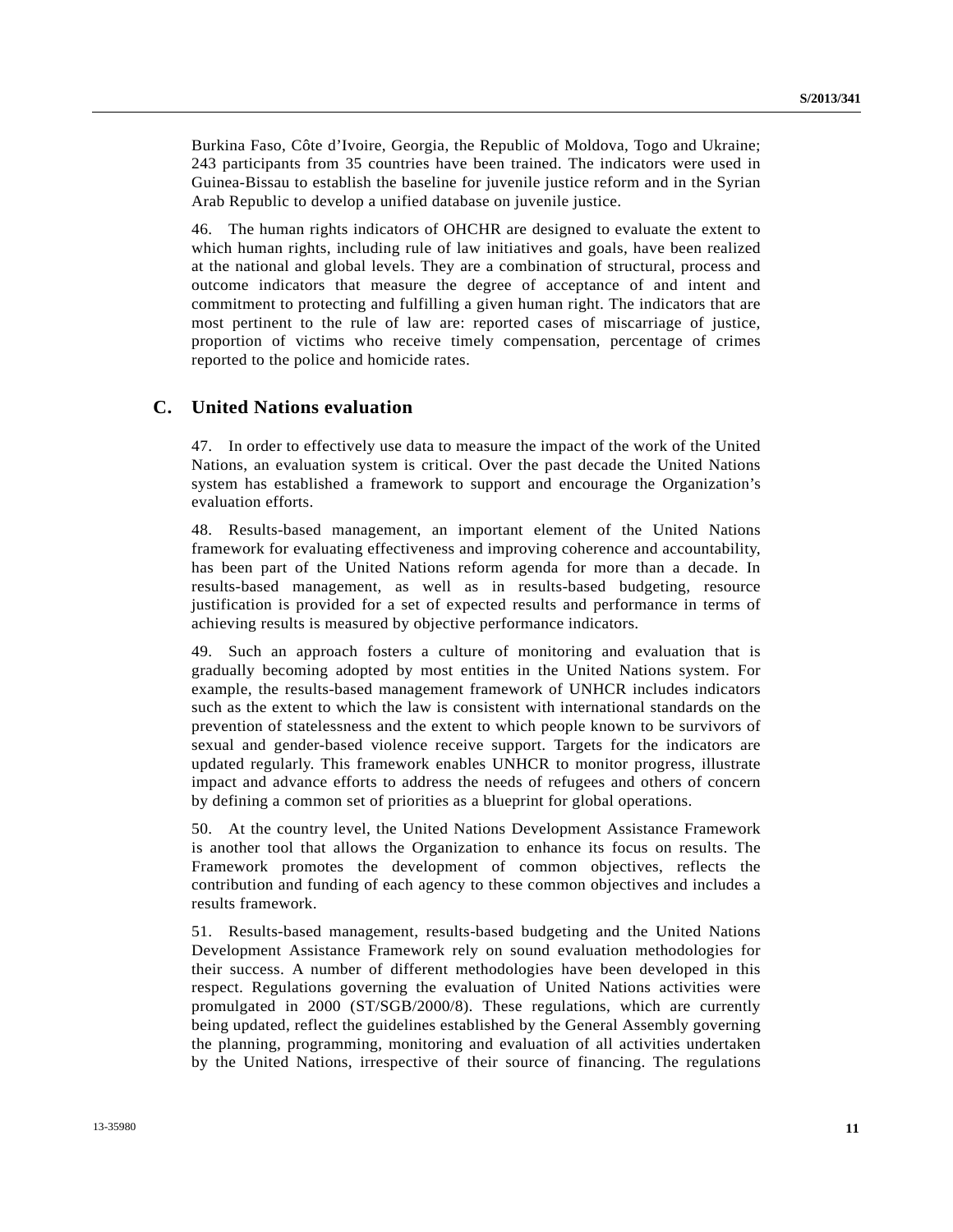stress that the objectives of evaluation are to determine, as systematically and objectively as possible, the relevance, efficiency, effectiveness and impact of the Organization's activities in relation to their objectives and to enable the Secretariat and Member States to engage in systematic reflection. The aim is to increase the effectiveness of the main programmes of the Organization by altering their content and reviewing their objectives as required. Similar regulations and policies have been issued in recent years in several entities of the United Nations system.

52. In an effort at achieving system-wide coherence, the United Nations Evaluation Group brings together more than 40 units responsible for evaluation in the United Nations system, facilitates collaboration and strengthens the quality of the Organization's evaluation efforts. The Group plays an important role in promoting an enabling environment for common evaluation approaches and good evaluation practices.

53. The United Nations Evaluation Group has developed norms for evaluation in the United Nations system. These norms aim at contributing to the professionalization of the evaluation function and at providing guidance to evaluation offices in preparing their evaluation policies and other aspects of their operations. The Group has also developed standards that build upon the norms. They are drawn from the best practices of Group members and are intended to guide the establishment of the institutional frameworks, management of the evaluation functions and conduct and use of evaluations. They are intended to be applied as appropriate within each organization.

54. General evaluation frameworks are not, however, designed to capture the specificities of the effectiveness of the United Nations system in delivering assistance with regard to the rule of law. Specific evaluation tools are beginning to be developed in this regard. For example, UNDP is developing a user's guide to measuring rule of law, justice and security programmes, to be published in 2013. This will be the first guide that focuses specifically on measuring the effectiveness of United Nations rule of law programmes across the whole spectrum of development settings, including conflict-affected and fragile environments. The guide will review commonly used methodologies that can be adapted to data collection and analysis in fragile and post-conflict environments and is designed to be used in combination with other resources, such as the United Nations Rule of Law Indicators and the integrated technical guidance note for monitoring and evaluating security sector reform currently being prepared within the framework of the United Nations Inter-agency Task Force on Security Sector Reform. It will contain examples of measurement tools and research designs, as well as guidance on how to tailor existing approaches to the local context and the needs of practitioners.

55. These specific initiatives notwithstanding, there is agreement about the need to further strengthen the Organization's capacity to evaluate specific rule of law activities. In its assessment of the Secretariat's evaluation capacity, quality and utility over the 2010-2011 biennium, the Office of Internal Oversight Services concluded that overall evaluation capacity in the Secretariat remained uneven and inadequate (see A/68/70). Evaluation resources were insufficient and the organizational framework, culture and commitment needed to promote and facilitate a comprehensive evaluation function that provides critical, timely and strategic information for decision-making and strengthens accountability and learning were lacking. This was all the more true at the sector-specific level.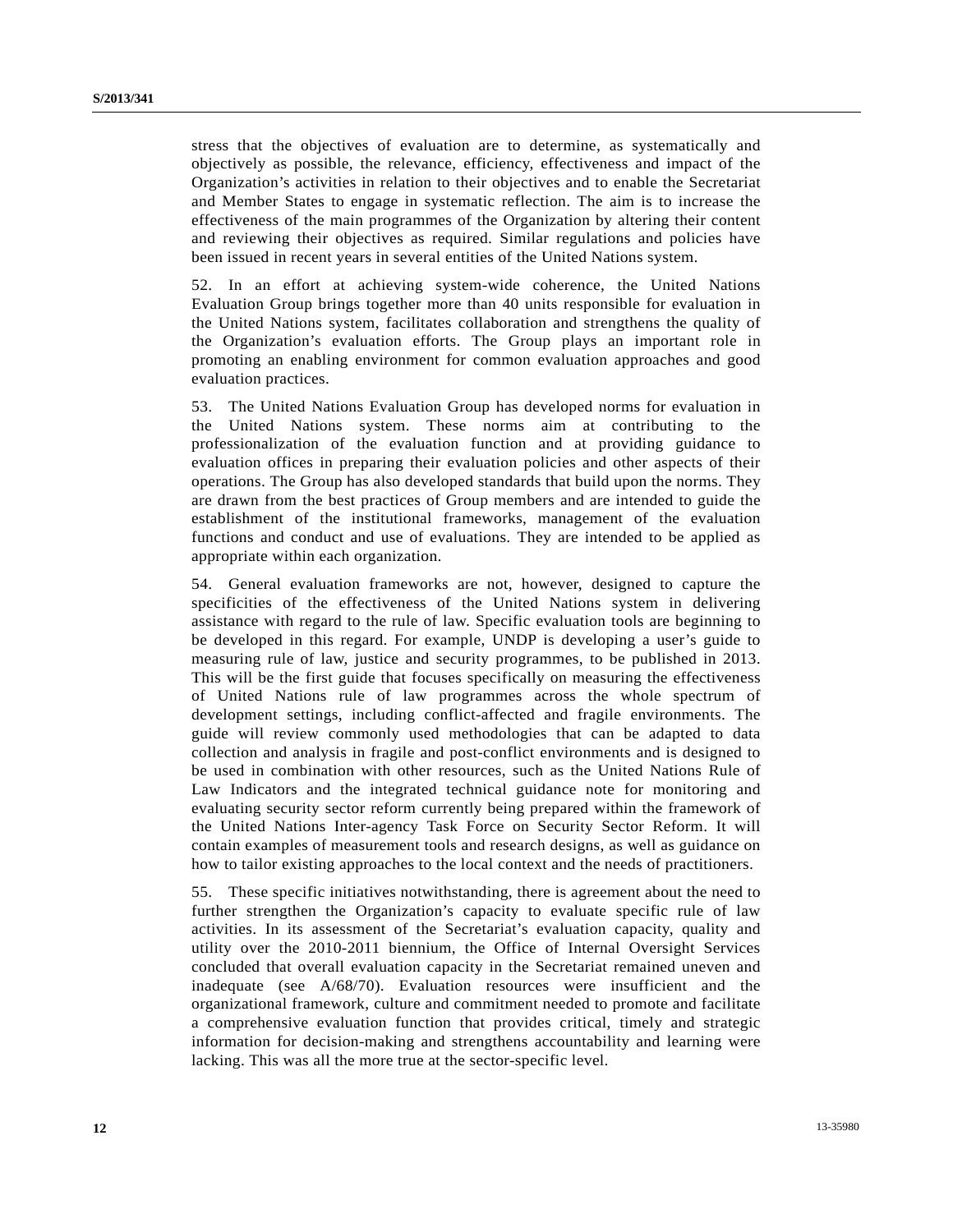56. As for the system-wide evaluation of operational activities, a review commissioned pursuant to General Assembly resolution 64/289 found that evaluation efforts take various forms and are implemented on an ad hoc basis. It also found that there is a demand for system-wide evaluation in the United Nations. The review concluded, however, that there was a lack of coordination, limited policy guidance and no clear strategy for independent system-wide evaluation. In the report it was noted that the Joint Inspection Unit was the only independent external oversight body of the United Nations system with the mandate to conduct evaluations, inspections and investigations system-wide. The Unit has not, to date, evaluated the support provided by the United Nations system for the rule of law and would not be suitable for providing a means of continuous evaluation.

57. It is of critical importance for the United Nations to have independent, credible and sufficiently resourced evaluation functions and to promote a culture of evaluation. Such a culture would ensure that findings and recommendations are used in programme development and resource mobilization. The United Nations should support a common set of evaluation principles that will allow for an ongoing, system-wide approach to measuring the impact of the support provided by the United Nations system for the rule of law.

#### **D. Challenges in rule of law measurement**

58. Measuring and evaluating the impact of rule of law activities poses particular challenges that must be highlighted. While there have been improvements in the tools used for data collection, reliable rule of law data continue not to be available. This is an obstacle to measuring the impact of the support provided by the United Nations in this area. Frequently, the inability to gain access to some areas of conflict-affected countries makes it difficult to collect data. It may also be difficult for both national and international actors to access data on justice and security because of political sensitivities; alternatively, national data may not be collected or analysed systematically.

59. One of the main challenges faced by rule of law practitioners is that it often takes generations to see real change in the rule of law. Moreover, multiple actors and influences are involved. In addition, justice and security-sector reform might not occur in a linear fashion. For example, an institution's effectiveness may rise and fall as a result of pressure from different parts of the system or changes in the political and security landscape. Moreover, the rule of law requires a holistic approach that links justice, security and development. This is particularly important for vulnerable groups, including women and displaced persons.

60. In circumstances where progress is ascertainable, attributing progress to a particular entity's assistance can also be challenging. Disaggregating the contribution made to the rule of law by the many bilateral and multilateral partners, non-governmental organizations and governmental agencies is not easy. Furthermore, the need or desire to disaggregate is not always apparent; effective collaboration is both positive and welcome. Impact measurement that seeks to demonstrate a contribution as opposed to attribution is therefore usually considered a more appropriate assessment.

61. In this context, it is important that the objectives or goals of a project aimed at strengthening the rule of law do not overreach and create unrealistic expectations. In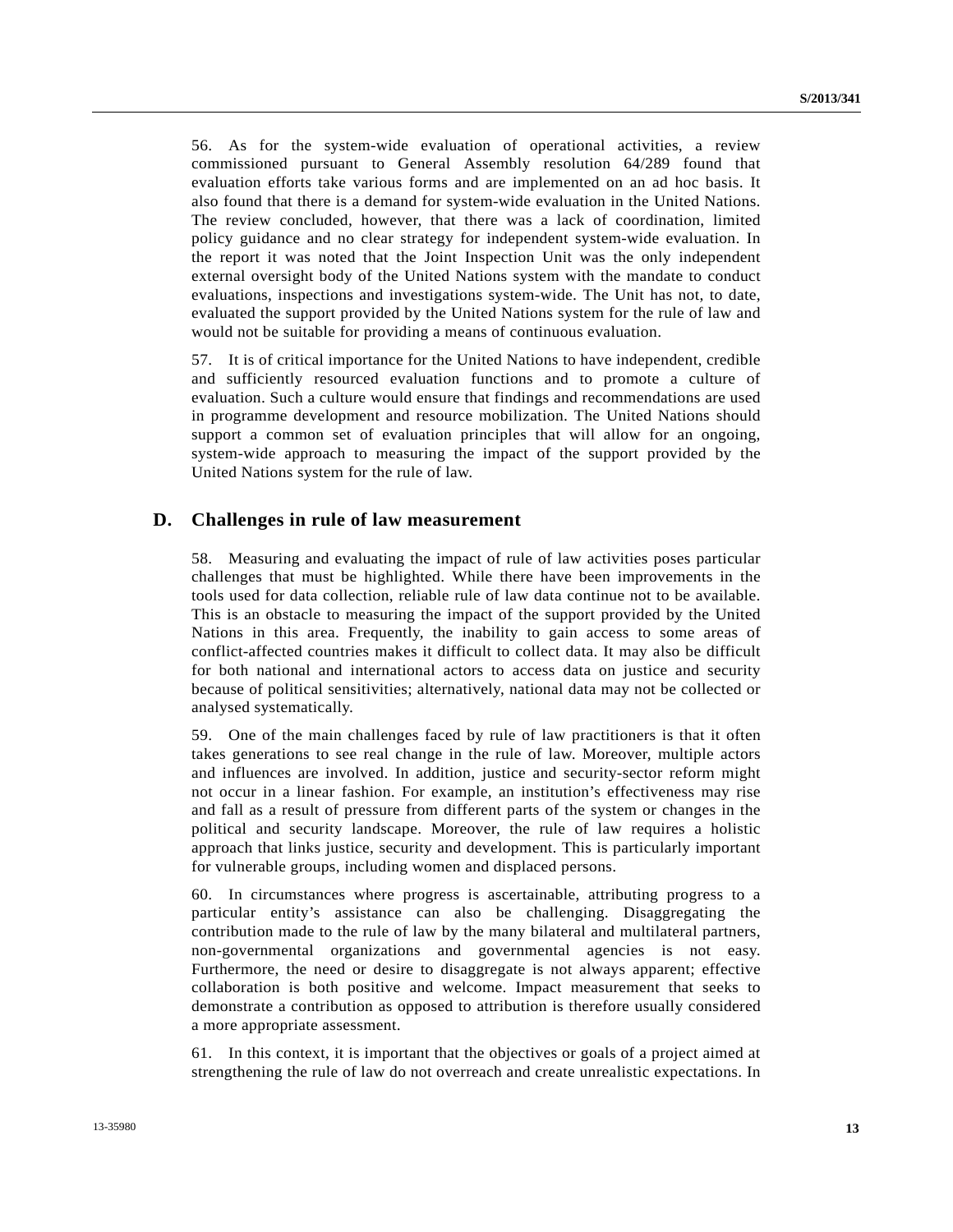the Democratic Republic of the Congo for example, MONUSCO has supported prosecution support cells. The project aims to strengthen the capacity of the Congolese civilian and military justice authorities to investigate and prosecute the most serious crimes perpetrated in the eastern provinces of the country. In addition, MONUSCO, UNDP and other partners have supported the organization of mobile courts in the region and the provision of legal aid services through legal aid clinics. These efforts have resulted in the trial of 55 cases leading to 30 convictions, of which 20 were related to sexual and gender-based violence and 2 of these were crimes according to the Rome Statute. Clearly, these efforts have contributed to addressing impunity in the country. It would be unreasonable, however, to expect this assistance to have had a nation-wide impact on the reduction of sexual violence, given the pervasiveness of sexual violence in the conflict. Furthermore, these interventions are unlikely to result in a significant increase in trust in the justice system, given the limited time period and the absence of supporting activities.

62. Another factor that must be considered is that the impact of rule of law assistance is often very much dependent upon broader peace and security concerns. For instance, Somalia faces systemic institutional weaknesses and lacks resources throughout the justice and security sector. UNDP has provided support for the building of courts and police stations, the training of police units and judicial officers and the establishment of nine mobile courts and numerous legal aid clinics. Since 2009, the number of registered cases addressed by the case management system supported by UNDP has doubled. Legal assistance in Somaliland increased nearly fourfold between 2009 and 2010. Despite this progress, serious challenges to the maintenance of peace and security continue to undermine the rule of law in all regions and subregions. Consequently, it is difficult to gauge the nexus between successful outcomes at a programmatic level and the impact on the overall rule of law situation.

63. It is also difficult to evaluate the impact of United Nations programmes on the overall national rule of law situation using output-based data. Following the postelectoral violence that took place in Côte d'Ivoire, the United Nations Operation in Côte d'Ivoire supported the Ministry of Justice in the rehabilitation and reopening of 17 courts and 22 prisons damaged or looted during the 2010-2011 crisis. While no doubt a sign of progress, this type of output-based data is not sufficient for evaluating the impact of the support provided by the United Nations for the rule of law in Côte d'Ivoire. The data does not support conclusions, for instance, on access to justice, observance of due process or public confidence in the justice system.

64. Similarly, in the area of the fight against impunity, the United Nations has supported the indictment of more than 250 persons for war crimes, crimes against humanity or genocide through the international criminal tribunals for the former Yugoslavia and Rwanda. While these indictments are an important achievement in their own right, it is difficult to disaggregate the work of the tribunals from other activities in the global fight against impunity.

65. Thus, and despite having made significant progress in terms of developing assessments and planning tools for data collection and evaluation frameworks, the rule of law will continue to pose unique challenges to measurement. The United Nations must use innovative approaches in order to continue to improve its measurement and evaluation capacity in this area.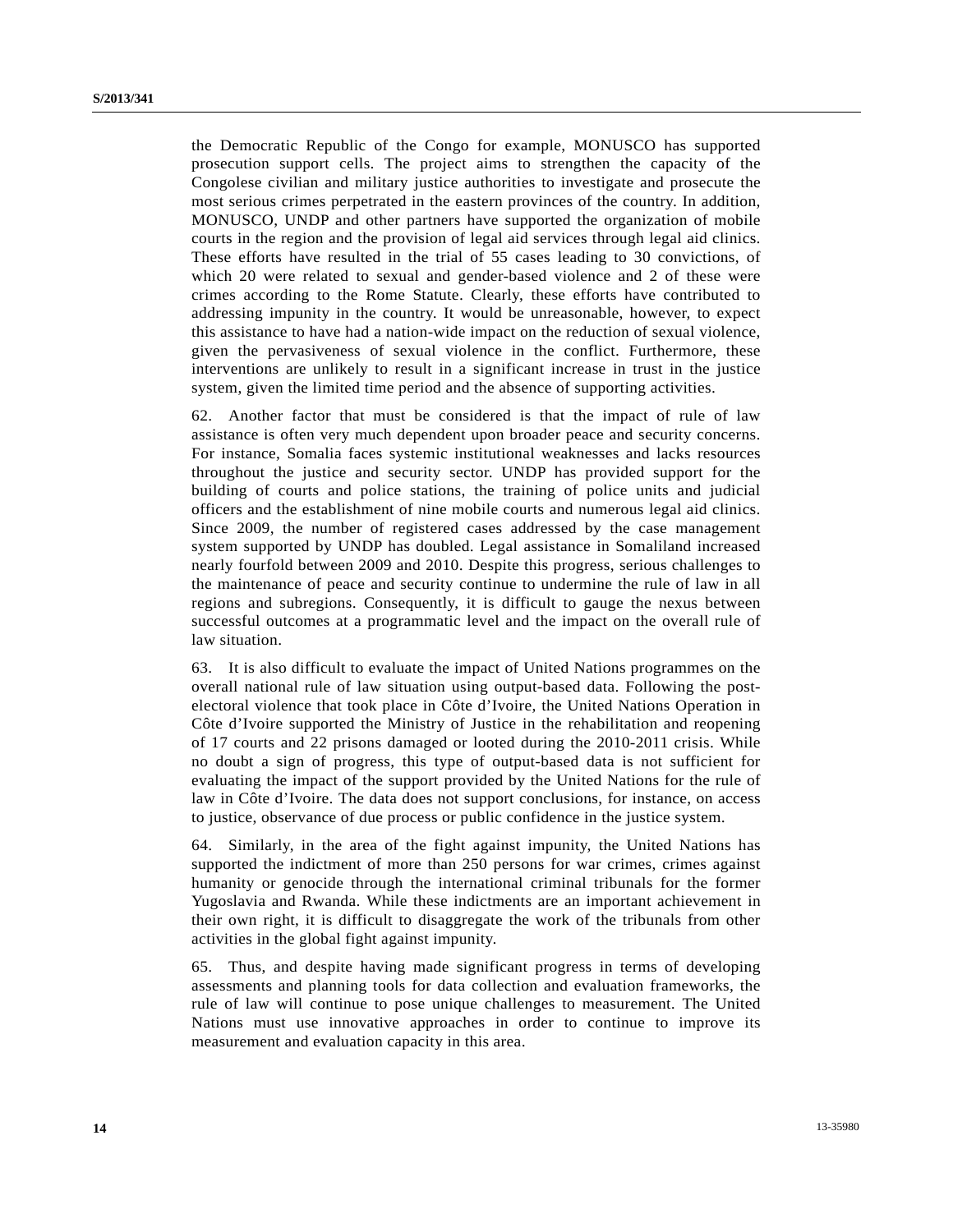### **VII. Conclusions and recommendations**

66. In 2011, I observed that attempts to measure the Organization's effectiveness in the area of the rule of law had been hampered by incomplete baseline data, weak and competing monitoring and evaluation frameworks, and a lack of incentives to share results between entities (S/2011/634, para. 59).

67. In 2013, there is evidence that a culture of measurement is gradually taking root in the United Nations system. The United Nations employs country-level, sector-wide and thematic assessments to inform rule of law planning, but these fall short of providing systematic baseline data on the rule of law. The Department of Peacekeeping Operations and UNDP, in their role as global focal point, should lead in developing this area of work.

68. Data collection and analysis is central for measuring the impact of the Organization and adjusting the support provided by the Organization to meet priority needs in the area of the rule of law. It is also critical for informing national priorities and policy development and enhancing accountability and good governance, and should, therefore, be a national priority. The United Nations has focused on developing national capacities for data gathering, monitoring and evaluation, and this must continue. Building national data collection, monitoring and evaluation capacity should be integrated into project and programme design so as to enhance cooperation in measuring results.

69. In order to use data effectively to measure the impact of the work of the Organization, an evaluation system is critical. The United Nations system has, over the past decade, established a framework to support and encourage its evaluation efforts. However, the evaluation capacity of the Organization requires significant improvement, including additional commitment of resources, and remains uncoordinated and entity-specific. A strategy for evaluating the rule of law specifically does not exist. Developing such a strategy should be a goal of the United Nations system, one that is supported by Member States.

70. Finally, a focus on measuring the impact of the support provided by the United Nations system for the rule of law must not mean losing sight of the observation on the interrelationship between the rule of law and the three pillars of the United Nations (peace and security, development, and human rights) that was made in the Declaration of the High-level Meeting of the General Assembly on the Rule of Law at the National and International Levels. The approach to measurement adopted by the United Nations must reflect this holistic approach. Impact in the rule of law must not be assessed in isolation, rather in the context of broader development goals, the promotion of human rights and the maintenance of peace and security.

#### **A. Recommendations for consideration by the Security Council**

71. The Council should consider mandating support to national data collection and analysis capacity development in all of its missions.

72. The Council should consider mandating evaluation capacity in all of its missions.